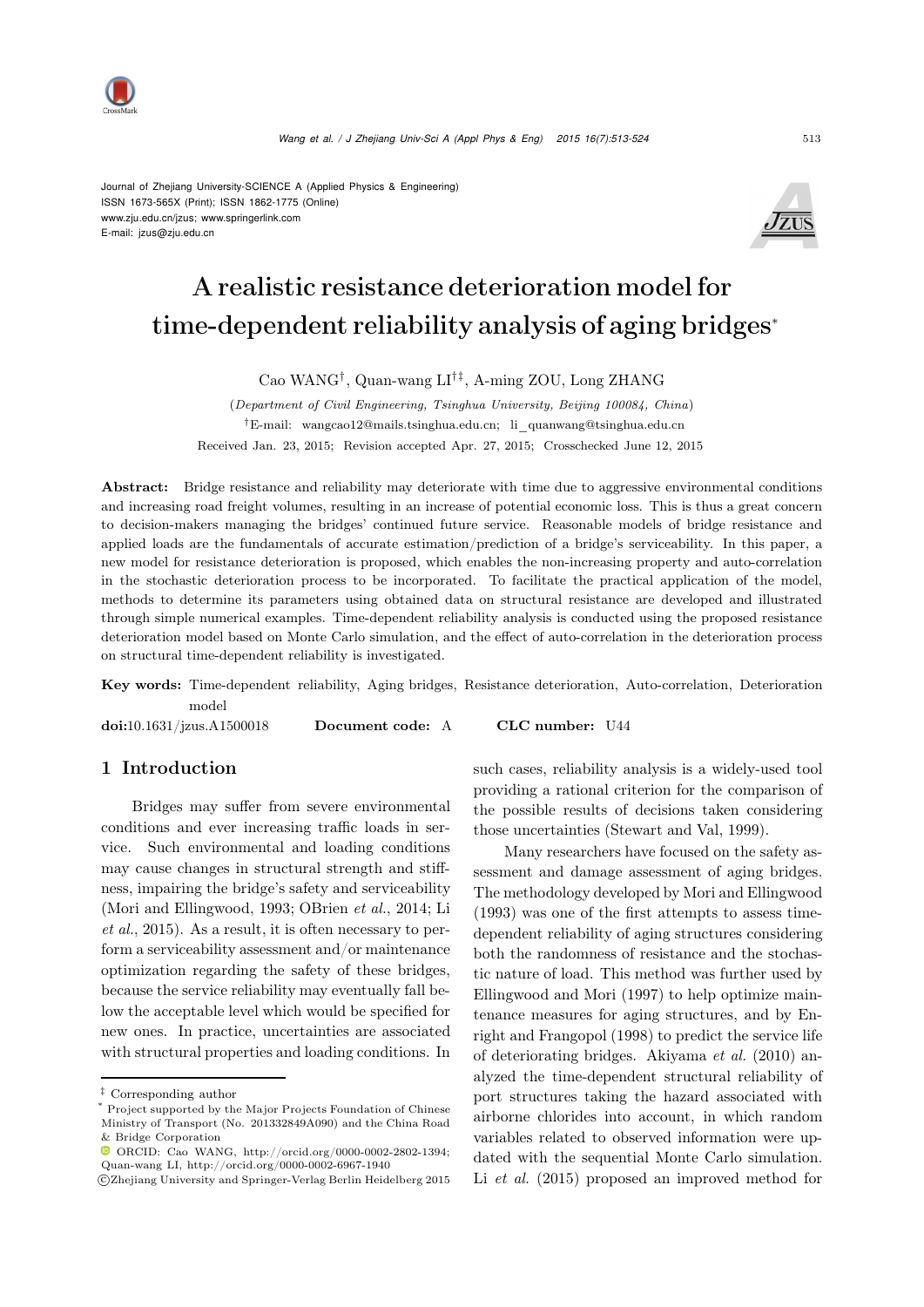time-dependent reliability analysis of aging structures, which enables the non-stationarity in the loading process to be incorporated. However, in these researches, the resistance deterioration process has been treated as fully-correlated, and is unable to account for the effects of auto-correlation. In reality, the resistance deterioration process, without rehabilitation or other types of strengthening, is a nonincreasing process, and is neither statistically independent nor fully correlated. The challenge then arises in modeling the deterioration process realistically, consistent with the physics of resistance deterioration.

This paper proposes a new model for the realistic resistance deterioration process, whose parameters can be determined by regression analysis of observed data of structural resistance. Methods to calibrate these parameters are developed separately for the resistance deterioration of an individual bridge and a type of bridges in similar service conditions. The calibration methods are illustrated through simple numerical examples. Timedependent reliability analyses of an illustrative aging bridge, whose deterioration behavior is described by the proposed deterioration model, are conducted by Monte Carlo simulation, and the effects of autocorrelation in the deterioration process on the estimate of time-dependent reliability are investigated.

### 2 Resistance deterioration model

## 2.1 A review

The manner in which material properties of components and systems vary with time essentially affects the structural service life. Aging mechanisms causing deterioration of concrete structures include chemical or physical attack of either the cementpaste matrix or aggregates [\(Clifton and Knab, 1989;](#page-9-1) [Ellingwood, 2005\)](#page-10-6).

A frequently used model to describe the resistance deterioration of aging structures with time is

<span id="page-1-1"></span>
$$
R(t) = R_0 \cdot g(t),\tag{1}
$$

where  $R(t)$  is the resistance at time t,  $R_0$  is the initial resistance (a random variable), and  $g(t)$  is the degradation function (a stochastic process).

The stochastic process model of deterioration described by  $g(t)$  is non-stationary in nature. Most

models of structural deterioration that have been used in previous time-dependent reliability analysis of aging infrastructures rely on experimental laboratory data [\(Sun and Hong, 2002;](#page-10-7) [Mohd](#page-10-8) *et al.*, [2014;](#page-10-8) [Sharifi and Paik, 2014\)](#page-10-9). Reliability analyses requiring extrapolation beyond the range of limited experimental data are actually problematic because the service conditions might differ significantly from the laboratory conditions [\(Ellingwood](#page-10-6), [2005](#page-10-6); [Melchers](#page-10-10), [2008](#page-10-10); [Saad-Eldeen](#page-10-11) *et al.*, [2013\)](#page-10-11). For example, a critical review of corrosion propagation models showed that the existing models have significant discrepancy in predicting the deteriorations of concrete structures and have not been validated in many cases [\(Tarighat and Jalalifar, 2014\)](#page-10-12). Reasonable deterioration models should incorporate both the deterioration mechanisms and observed information, because the mechanism determines the overall shape of the deterioration function while the *in-situ* or experimental data may reduce the epistemic uncertainties associated with the mechanism-based models. However, note that the deterioration of structures is a multifarious process, which may include multiple deterioration mechanisms. In practice, the observed data associated with structural resistance deterioration are often limited, with which it is difficult or impossible to calibrate all the deterioration parameters associated with the multifarious deterioration processes. The objective of this study is to develop a realistic deterioration model for bridges' resistance deterioration focusing on the overall trend of the deterioration reflected by the observed information, which is capable of incorporating the observed information once it becomes available.

For a fully correlated deterioration process, a general model for the deterioration function,  $g(t)$ , takes the form of [\(Mori and Ellingwood, 1993](#page-10-0))

<span id="page-1-0"></span>
$$
g(t) = 1 - a \cdot t^{\alpha}, \tag{2}
$$

where  $a$  and  $\alpha$  are parameters determining the deterioration shape. Eq. [\(2\)](#page-1-0), which represents a generic deterioration process capturing the overall trend of the deterioration mechanism, can be applied to the cases of environmental attacks. The value of  $\alpha$  is determined according to the dominant deterioration mechanism of interest, such as corrosion ( $\alpha = 1$ ), sulfate attack  $(\alpha = 2)$ , and diffusion-controlled aging ( $\alpha = 0.5$ ). However, if the inspection data are sufficient, the value of  $\alpha$  should be determined by the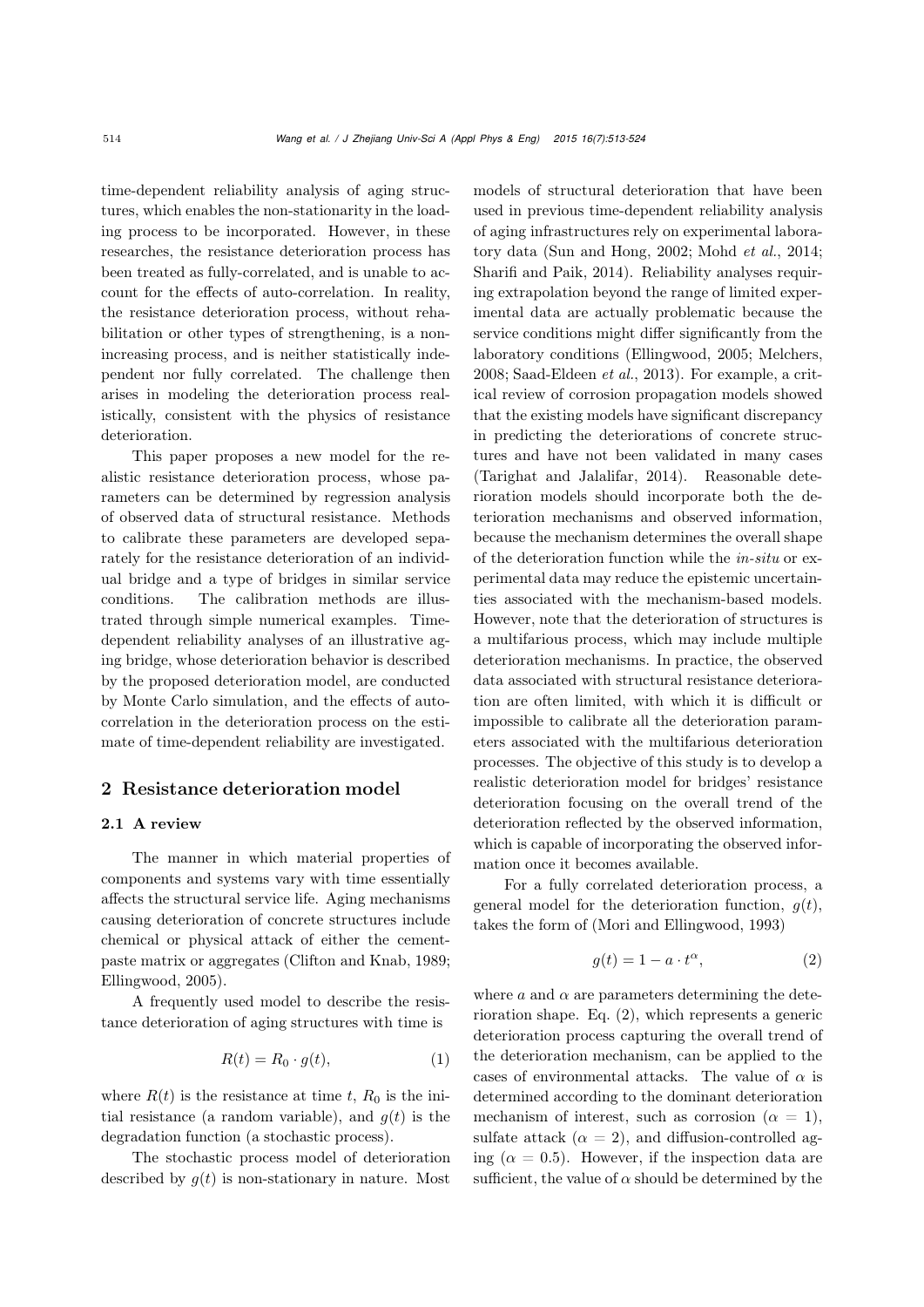observed data. Moreover, the deterioration model in Eq. [\(2\)](#page-1-0) may appear more realistic in some cases if it includes an additive noise,  $\epsilon(t)$ , incorporating the uncertainty associated with the deterioration process, i.e.,

<span id="page-2-0"></span>
$$
g(t) = 1 - (a \cdot t^{\alpha} + \epsilon(t)), \tag{3}
$$

where  $\epsilon(t)$  is an independent, stationary, and zeromean normal sequence. However, such a deterioration process in Eq. [\(3\)](#page-2-0) implies that the resistance may increase with time since  $\epsilon(t)$  is possibly negative. [Bhattacharya](#page-9-2) *et al.* [\(2008](#page-9-2)) proposed a model for  $q(t)$  which incorporates a multiplicative noise term ensuring that the resistance deterioration function is non-decreasing in time:

$$
\frac{\mathrm{d}g(t)}{\mathrm{d}t} = \begin{cases} 0, & t \le t_{\text{initial}},\\ \beta(t - t_{\text{initial}})^\gamma \exp(\eta(t)), & t > t_{\text{initial}}, \end{cases}
$$
\n(4)

$$
\frac{\mathrm{d}\eta(t)}{\mathrm{d}t} = -k\eta(t) + \sqrt{D}\xi(t),\tag{5}
$$

where  $t<sub>initial</sub>$  is the time to activate the deterioration process;  $\eta(t)$  is the exponentiated noise item;  $\xi(t)$  is the white noise;  $\beta$  and  $\gamma$  are random parameters independent of time, while  $k$  and  $D$  are constants. This model allows the non-stationarity and the auto-correlation in resistance deterioration process involved. It is not difficult to generate a realization for such a deteriorating process utilizing Monte Carlo simulations when the parameters are determined. However, the calibration of the parameters using observed data is quite challenging due to the non-explicit form of the model. To give a realistic and simple description for resistance deterioration, the Gamma process has been considered by previous studies [\(Dieulle](#page-10-13) *et al.*[,](#page-10-15) [2003](#page-10-13)[;](#page-10-15) [Saassouh](#page-10-14) *et al.*, [2007](#page-10-14); van Noortwijk *et al.*, [2007](#page-10-15); Li *[et al.](#page-10-2)*, [2015\)](#page-10-2), because such a process describes a continuous stochastic process with non-decreasing trajectories. However, these researches mainly focus on the parametric studies for the deterioration process; no effort has been made on the calibration of the deterioration model parameters using obtained data. In this paper, a resistance deterioration model for aging structures is proposed in Section [2.2,](#page-2-1) which satisfies the physics of deterioration and provides convenience for the calibration of parameters, as will be seen in Section [3.](#page-3-0)

#### <span id="page-2-1"></span>2.2 Proposed deterioration model

The resistance deterioration process,  $X(t)$  in time, defined as  $R_0 - R(t)$ , is a non-decreasing process with independent increments assumed. With this, a qualitative realization of  $R(t)$  is illustrated in Fig. [1.](#page-2-2)



<span id="page-2-2"></span>Fig. 1 Stochastic processes of deterioration and loads. Reprinted from [\(van Noortwijk](#page-10-15) *et al.*, [2007](#page-10-15)) with modification, Copyright 2006, with permission from Elsevier

For the service period of interest,  $(0, T]$ , suppose that a sequence of load effects,  $S_1, S_2, \ldots, S_n$ , occurs at times  $t_1, t_2, \ldots, t_n$ , and the duration of each load event  $(\tau)$  is short enough compared with T (Fig. 1). The time sequence,  $\{t_1, t_2, \ldots, t_n\}$  in ascending order, divides  $(0, T]$  into  $n + 1$  sections. With the resistance deterioration function,  $g(t)$ , modeled as a Gamma process (an introduction to the Gamma distribution and Gamma process is found in [Appendix A\)](#page-11-0), the increment of deterioration during time interval  $(t_{i-1}, t_i], G_i$ , is assumed statisti-cally independent [\(Appendix A\)](#page-11-0). Suppose that  $G_i$ is Gamma distributed with scale parameter b and shape parameter  $a_i, G_i \sim \text{Ga}(a_i, b), i = 1, 2, \ldots, n$ , then the resistance at time  $t_k$ ,  $R(t_k)$ , is

<span id="page-2-3"></span>
$$
R(t_k) = R_0 \cdot g(t_k) = R_0 \cdot \left(1 - \sum_{i=1}^{k} G_i\right). \tag{6}
$$

Thus,

<span id="page-2-4"></span>
$$
g(t_k) = 1 - \sum_{i=1}^{k} G_i, \quad k = 1, 2, \dots, n.
$$
 (7)

Eq. [\(6\)](#page-2-3) generates a non-increasing process since each  $G_i > 0$ . Note that  $G_i \sim \text{Ga}(a_i, b)$ ,  $\sum_{i=1}^{k}$  $\sum\limits_{i=1} G_i \sim$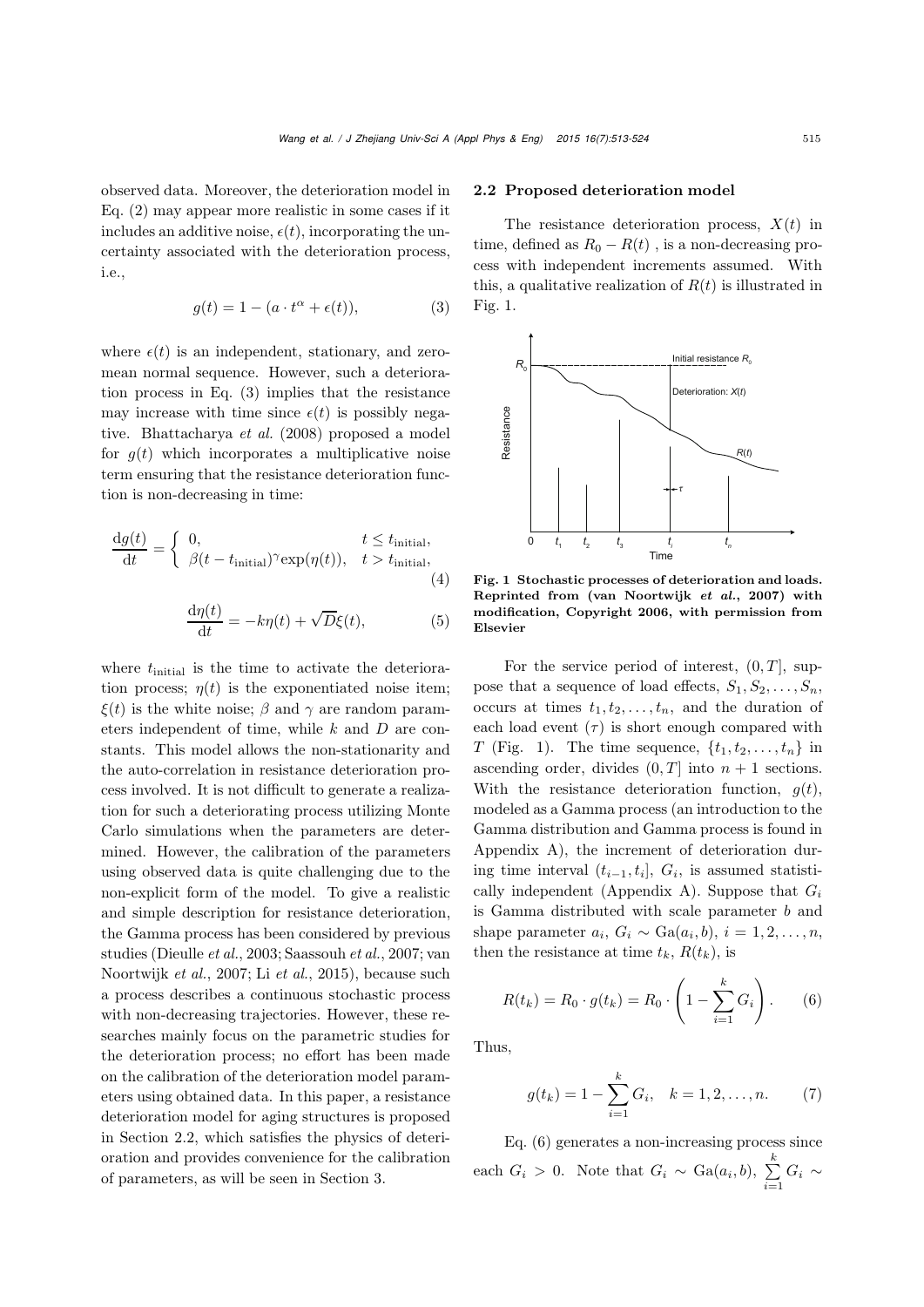$\operatorname{Ga}(\sum\limits_{k=1}^{k}$  $\sum_{i=1}^{n} a_i, b$ , the mean value and variance of  $g(t_k)$ are determined respectively by

<span id="page-3-1"></span>Mean
$$
[g(t_k)] = 1 - b \cdot \sum_{i=1}^{k} a_i,
$$
 (8)

<span id="page-3-2"></span>
$$
\text{Var}[g(t_k)] = b^2 \cdot \sum_{i=1}^k a_i,\tag{9}
$$

for  $k = 1, 2, \ldots, n$ . It is seen from Eqs. [\(8\)](#page-3-1) and [\(9\)](#page-3-2) that the mean value of  $g(t_k)$  decreases with time while the variance of  $g(t_k)$  increases in time due to the involvement of more uncertainties. In this paper,  $a_i$  and b are called deterioration parameters, and it is assumed that the deterioration process is independent of the initial resistance  $R_0$ .

The deterioration parameters,  $a_i$  and b, will be determined using observed resistance data, as will be discussed in Section [3.](#page-3-0) The effects of auto-correlation in deterioration process will be discussed in Section [5.](#page-6-0)

According to Eqs. [\(7\)](#page-2-4) and [\(9\)](#page-3-2), the coefficient of correlation between  $g(t_i)$  and  $g(t_j)$ ,  $\rho_{i,j}$ , is given as

<span id="page-3-3"></span>
$$
\rho_{i,j} = \sqrt{\frac{\text{Var}[g(t_i)]}{\text{Var}[g(t_j)]}} = \sqrt{\frac{\sum_{l=1}^{i} a_l}{\sum_{l=1}^{j} a_l}}, \quad t_i < t_j. \tag{10}
$$

Eq. [\(10\)](#page-3-3) demonstrates that the proposed deterioration model accounts for the auto-correlation in the realistic deterioration process, and  $\rho_{i,j}$  decreases as the time lag  $t_i-t_i$  increases and reaches zero when the time lag is sufficiently long, which is consistent with the physics of deterioration.

# <span id="page-3-0"></span>3 Determination of deterioration parameters

## 3.1 Condition inspection and resistance evaluation of existing bridges

Practically, deterioration conditions of existing bridges are assessed by *in-situ* inspection following established standards or manuals (e.g., [AASHTO](#page-9-3), [2008](#page-9-3); [MOT, 2011\)](#page-10-16). The inspection results provide useful information to the resistance evaluation of the bridge. For example, according to the Chinese code "Specification for inspection and evaluation of loadbearing capacity of highway bridges" [\(MOT](#page-10-16), [2011\)](#page-10-16),

the residential resistance of existing reinforced concrete girders,  $R_c$ , is estimated by

$$
R_{\rm c} = R(f_{\rm d}, \xi_{\rm c} a_{\rm dc}, \xi_{\rm s} a_{\rm ds}) \cdot Z_1 \cdot (1 - \xi_{\rm e}), \qquad (11)
$$

where  $f_d$  is the design strength of materials;  $\xi_c$  and  $\xi$  are the section reduction coefficients of concrete and steel bars;  $a_{\text{dc}}$  and  $a_{\text{ds}}$  are the geometry dimensions of concrete and steel, respectively;  $Z_1$  is the comprehensive modification coefficient of bridge load-bearing capacity; and  $\xi_e$  is the deterioration coefficient of load-bearing capacity. With  $R_c$  obtained, the deterioration function at time  $t_c$ ,  $g(t_c)$ , is calculated as

<span id="page-3-4"></span>
$$
g(t_{\rm c}) = R_{\rm c}/R_0,\tag{12}
$$

where  $t_c$  is the survival age of the inspected bridge. The initial resistance of the girder,  $R_0$ , in Eq. [\(12\)](#page-3-4) may be calculated following the manuals or national codes (e.g., [MOT, 2004\)](#page-10-17). For example, according to the stress-block model, if the neutral axis is within the flange, the initial bending moment capacity,  $R_0$ , can be expressed as

$$
R_0 = A_s f_y \left( d - 0.5 \frac{A_s f_y}{0.85 f_c' \cdot w} \right), \quad (13)
$$

where  $A_s$  is the area of reinforcing steels,  $f_v$  is the yielding strength of reinforcing steel, d is the depth of girder,  $f_c'$  is the compressive strength of concrete, and  $w$  is the width of girder flange.

In practice, the bridge resistance is seldom evaluated during the service life partially because of the relatively high cost required; as a result, available resistance information for an existing bridge is limited. Recognizing this, two methods to calibrate the deterioration parameters using limited resistance information are developed in this section. Method 1 is for an individual existing bridge whose resistance is evaluated currently. Method 2 is for a type of bridges in similar service conditions; the resistance of these bridges follows a common deterioration function; some individual bridges of the type were evaluated at different ages and these data are available.

#### 3.2 Method 1

In Eq. [\(7\)](#page-2-4), as indicated in [Appendix A,](#page-11-0)  $\sum_{k=1}^{k}$  $\sum_{i=1} G_i \sim$  $\operatorname{Ga}(\sum\limits_{k=1}^{k}$  $\sum_{i=1}^{n} a_i, b$ , where  $a_i$  and b are unknown. The choice of  $a_i$  is mechanism-related, which determines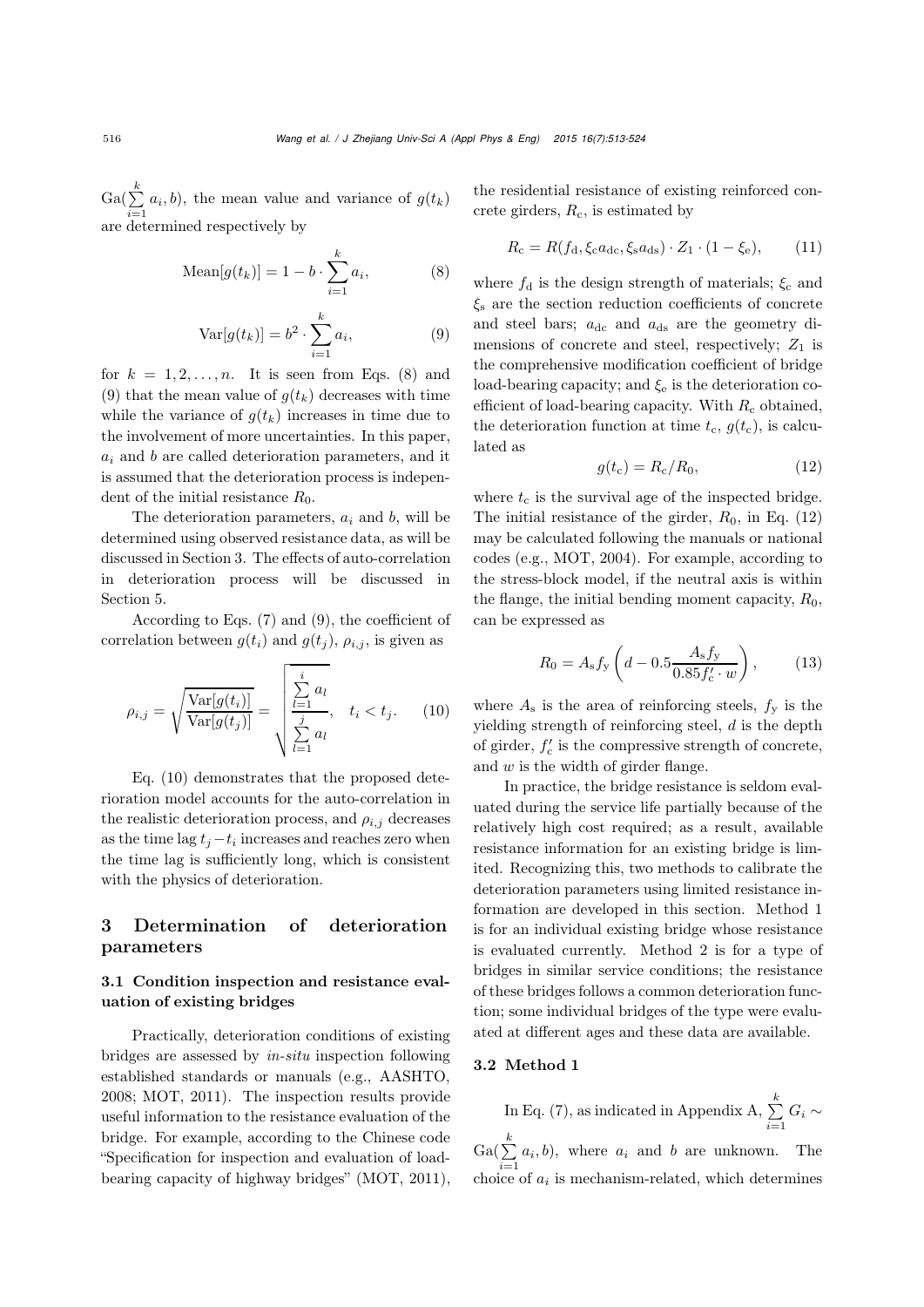the shape of the deterioration function referring to Eq. [\(8\)](#page-3-1). For example, if the deterioration is mainly controlled by corrosion of reinforcement, the mean value of the deterioration function is usually modeled as linear with time [\(Mori and Ellingwood, 1993](#page-10-0)). In this case,  $a_i$  takes the form of

<span id="page-4-0"></span>
$$
a_i = \kappa_1(t_i - t_{i-1}), \quad i = 1, 2, \dots, n,
$$
 (14)

where  $\kappa_1$  is a parameter indicating the deterioration rate. Substituting Eq.  $(14)$  into Eq.  $(8)$ , we have

<span id="page-4-1"></span>
$$
\text{Mean}[g(t_k)] = 1 - b \cdot \kappa_1 \cdot t_k. \tag{15}
$$

Eq. [\(15\)](#page-4-1) implies that the mean value of resistance deteriorates linearly with time. Similarly, if the square root model in Eq. [\(2\)](#page-1-0) ( $\alpha = 0.5$ ) due to the mechanism of diffusion-controlled aging, or the parabolic model  $(\alpha = 2)$  due to the mechanism of sulfate attack is used,  $a_i$  is in the form of

<span id="page-4-2"></span>
$$
a_i = \kappa_{\rm s}(\sqrt{t_i} - \sqrt{t_{i-1}}),\tag{16}
$$

<span id="page-4-3"></span>
$$
a_i = \kappa_p (t_i^2 - t_{i-1}^2), \quad i = 1, 2, \dots, n,
$$
 (17)

where  $\kappa_{\rm s}$  and  $\kappa_{\rm p}$  are deterioration rate parameters similar to  $\kappa_1$  in Eq. [\(14\)](#page-4-0).

A general form for Eqs.  $(14)$ ,  $(16)$ , and  $(17)$  is

<span id="page-4-4"></span>
$$
a_i = \kappa (t_i^{\alpha} - t_{i-1}^{\alpha}), \quad i = 1, 2, \dots, n,
$$
 (18)

where  $\kappa$  is a parameter indicating the deterioration rate;  $\alpha = 0.5, 1, \text{ or } 2 \text{ corresponding to different de-}$ terioration mechanisms.

Now if the mean value and variance of  $q(t^*)$  at time  $t^*$  are known as  $m^*$  and  $v^*$ , according to Eqs. [\(8\)](#page-3-1) and [\(9\)](#page-3-2),

$$
m^* = 1 - b \cdot \kappa \cdot (t^*)^{\alpha}, \tag{19}
$$

$$
v^* = b^2 \cdot \kappa \cdot (t^*)^{\alpha}.
$$
 (20)

Thus, the estimates of parameters b and  $\kappa$ ,  $\hat{b}$  and  $\hat{\kappa}$ , are determined as

<span id="page-4-7"></span>
$$
\hat{b} = \frac{v^*}{1 - m^*},\tag{21}
$$

<span id="page-4-8"></span>
$$
\hat{\kappa} = \frac{(1 - m^*)^2}{v^* \cdot (t^*)^{\alpha}}.
$$
\n(22)

An illustrative application of Method 1 can be found in Section [5.](#page-6-0)

#### 3.3 Method 2

Different from Method 1 which aims at determining the deterioration function for an individual bridge, Method 2 aims at determining a common deterioration function for a specific type of bridges in similar service conditions.

Now suppose that the deterioration functions (i.e., the ratio of residential resistance to initial resistance) of  $p$  existing bridges in similar service conditions, whose survival ages are  $t_1^*, t_2^*, \ldots, t_p^*$  (in ascending order and in years) respectively, are obtained as  $m_1, m_2, \ldots, m_p$ . With Eqs. [\(8\)](#page-3-1) and [\(18\)](#page-4-4), we have

<span id="page-4-5"></span>
$$
1 - m_i = b \cdot \kappa \cdot (t_i^*)^{\alpha}.
$$
 (23)

Taking the logarithmic form for both sides of Eq. [\(23\)](#page-4-5),

$$
\ln(1 - m_i) = \ln(b \cdot \kappa) + \alpha \ln(t_i^*), \tag{24}
$$

where  $i = 1, 2, \ldots, p$ . The estimates of  $\alpha$  and  $b \cdot \kappa$ ,  $\hat{\alpha}$ and  $\hat{b} \cdot \hat{\kappa}$ , can be obtained graphically in the coordinates with the abscissa of  $ln(t_i^*)$  and the ordinate of ln[\(](#page-10-18)1− $m<sub>i</sub>$ )[.](#page-10-18) [Using](#page-10-18) [the](#page-10-18) ["least](#page-10-18) [squares](#page-10-18) [method"](#page-10-18) (Spiegel *et al.*, [2009\)](#page-10-18),  $\hat{\alpha}$  equals the slope of the linearly fitted curve  $\ln(1 - m_i)$  with respect to  $\ln(t_i^*),$  while  $\hat{b} \cdot \hat{\kappa}$ equals the intercept of the fitted line accordingly.

With  $\hat{\alpha}$  and  $\hat{b} \cdot \hat{\kappa}$ , the estimated mean values of the deterioration function at time instants  $t_1^*, t_2^*, \ldots, t_p^*$  can be obtained as  $\hat{m}_1, \hat{m}_2, \ldots, \hat{m}_p$ . Note that Eq. [\(9\)](#page-3-2) implies that the variance of the deterioration function increases with time in proportion to  $t^{\alpha}$ . However, the limited data can not reflect the change of variance of the deterioration function with time since the number of samples corresponding to each time instant is very few. Recognizing this, this paper uses the average variance of the deterioration function, which is  $\frac{1}{p} \sum_{i=1}^{p}$  $\sum_{i=1}^{P} (m_i - \hat{m}_i)^2$ , to determine the unknown parameters. With this, we have

$$
\hat{b}^2 \cdot \hat{\kappa} \cdot \sum_{k=1}^p (t_k^*)^{\alpha} = \sum_{i=1}^p (m_i - \hat{m}_i)^2.
$$
 (25)

Thus,  $\hat{b}$  and  $\hat{\kappa}$  are determined as

<span id="page-4-6"></span>
$$
\hat{b} = \frac{\sum_{i=1}^{p} (m_i - \hat{m}_i)^2}{\hat{b} \cdot \hat{\kappa} \cdot \sum_{k=1}^{p} t_k^{\alpha}}, \quad \hat{\kappa} = \frac{\hat{b} \cdot \hat{\kappa}}{\hat{b}}.
$$
 (26)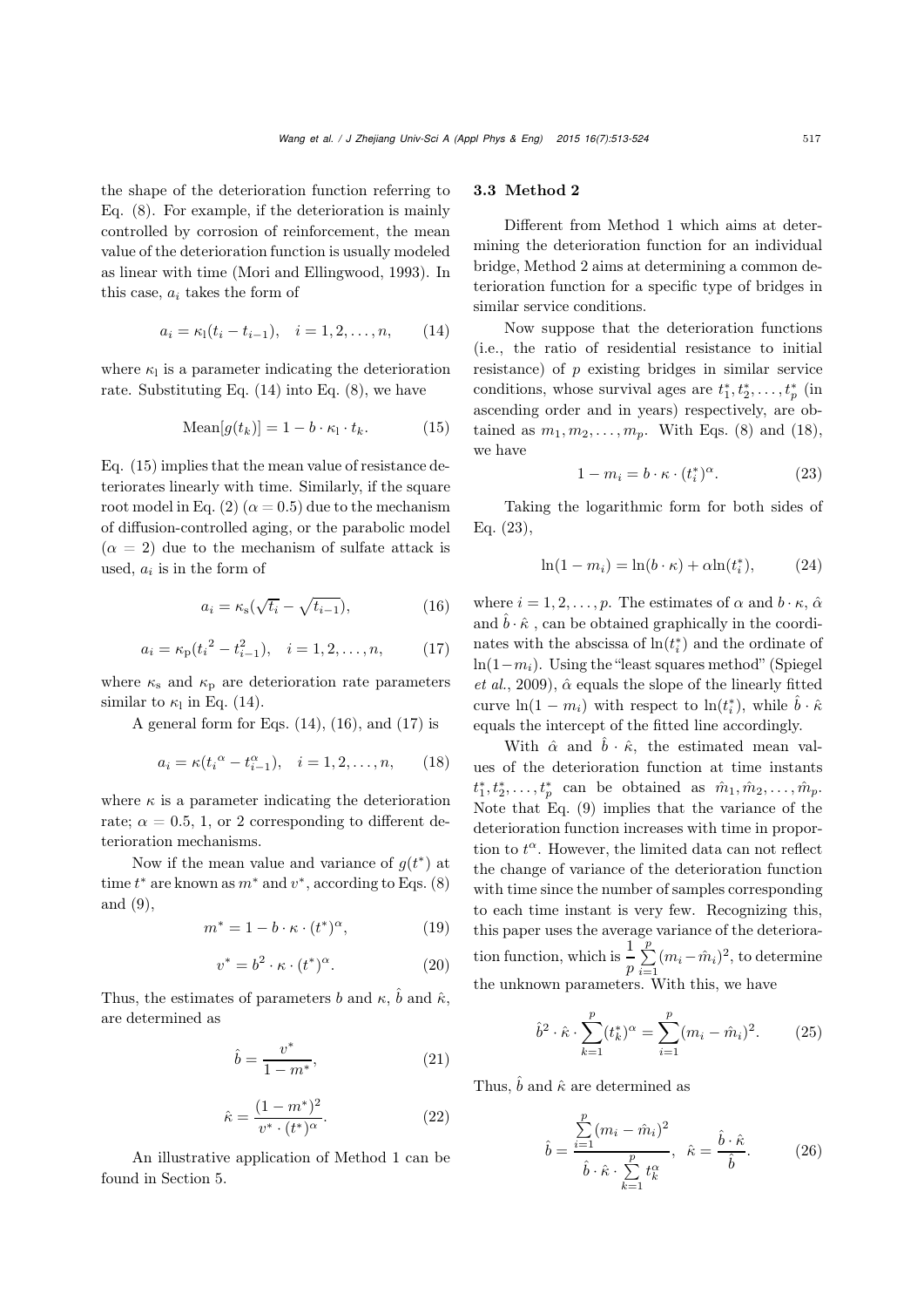As a widely-used indicator of goodness of fit estimate [\(Rousson and Goşoniu](#page-10-19)[,](#page-10-20) [2007](#page-10-19)[;](#page-10-20) Tellinghuisen and Bolster, [2011](#page-10-20)),  $R^2$  is employed in this paper to assess the fitting of mean deterioration value upon the bridge's survival age  $(t_i^*, i = 1, 2, \ldots, p)$ , which is defined as

<span id="page-5-3"></span>
$$
R^{2} = 1 - \frac{\sum_{i=1}^{p} (m_{i} - \hat{m}_{i})^{2}}{\sum_{i=1}^{p} (m_{i} - \overline{m})^{2}},
$$
 (27)

where  $\overline{m} = \frac{1}{p} \sum_{i=1}^{p}$  $\sum_{i=1}^{P} m_i$ . A perfect fit yields  $R^2 = 1$ .

For illustration purposes, suppose we obtained the resistance data of some bridges at different ages, i.e., 11 years, 12 years, ..., 25 years, and the values of the deterioration function at these ages were calculated, as presented in Table [1.](#page-5-0)

<span id="page-5-0"></span>Table 1 Observed values of deterioration function in the illustrative example

| $t^\ast$<br>(year) | $\text{Mean}[g(t^*)]$ | (year) | $\text{Mean}[g(t^*)]$ |
|--------------------|-----------------------|--------|-----------------------|
| 11                 | 0.817                 | 19     | 0.737                 |
| 12                 | 0.897                 | 20     | 0.719                 |
| 13                 | 0.788                 | 21     | 0.726                 |
| 14                 | 0.802                 | 22     | 0.630                 |
| 15                 | 0.723                 | 23     | 0.707                 |
| 16                 | 0.739                 | 24     | 0.673                 |
| 17                 | 0.835                 | 25     | 0.562                 |
| 18                 | 0.804                 |        |                       |

With the data obtained, first,  $\hat{\alpha}$  and  $\hat{b} \cdot \hat{\kappa}$  are determined using the graphical method mentioned above:  $\hat{\alpha} = 1.0847$  and  $\hat{b} \cdot \hat{\kappa} = \exp(-4.5216)$ 0.0109, as shown in Fig. [2.](#page-5-1)  $\hat{b}$  and  $\hat{\kappa}$  are further determined as 0.008645 and 1.2575, respectively, using Eq. [\(26\)](#page-4-6). With the deterioration parameters,  $\alpha$ , b, and  $\kappa$  determined as  $\hat{\alpha}$ ,  $\hat{b}$ , and  $\hat{\kappa}$ , respectively, the observed and estimated values of the deterioration process are shown in Fig. [3.](#page-5-2) The variances associated with the calibrated deterioration function can also be calculated by Eqs. [\(9\)](#page-3-2) and [\(18\)](#page-4-4) and are also plotted in Fig. [3,](#page-5-2) where the coefficient of variance (COV) is simply the ratio of standard deviation to mean value. The value of  $R^2$  is calculated as 0.68 according to Eq. [\(27\)](#page-5-3) for Fig. [3,](#page-5-2) which is an indicator of the model uncertainty, related to the uncertainties associated with  $\hat{\alpha}$  and  $\hat{b} \cdot \hat{\kappa}$ .

The coefficients of correlation  $\rho_{i,j}$  between  $g(t_i)$ and  $g(t_i)$  are calculated according to Eq. [\(10\)](#page-3-3) and are presented in Fig. [4.](#page-5-4)  $\rho_{i,j}$  equals 1 when  $t_i = t_j$  and



Fig. 2 Determination of  $\hat{\alpha}$  and  $\hat{b} \cdot \hat{\kappa}$  using the graphical method

<span id="page-5-1"></span>

<span id="page-5-2"></span>Fig. 3 Estimated mean values and variances of the deterioration function

decreases as the time lag,  $t_j-t_i$ , increases. Moreover,  $\rho_{i,j}$  depends on both  $t_i$  and  $t_j$ , rather than the time lag only.



<span id="page-5-4"></span>Fig. 4 Coefficients of correlation associated with the deterioration process

# <span id="page-5-5"></span>4 Time-dependent reliability analysis

Structural resistance, R, and applied load, S, are random variables, and the margin of safety is

$$
Z = R - S.\t\t(28)
$$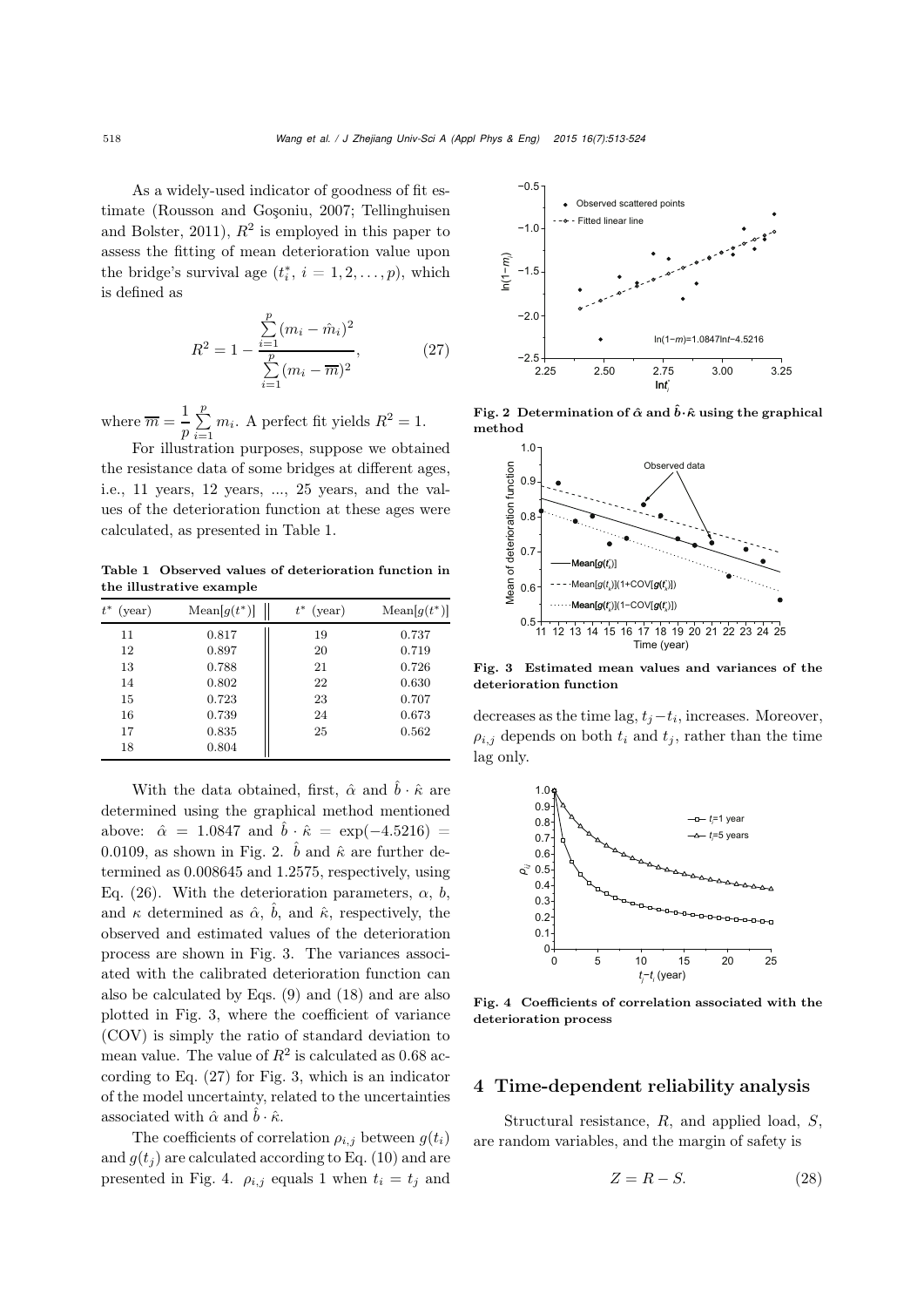The structural failure probability,  $P_f$ , is defined as the possibility that  $Z < 0$ . Correspondingly, the reliability, Rel, equals  $1 - P_f$ .

Taking into account the time-variant properties of R and S, let  $R(t)$  and  $S(t)$  denote the resistance and applied load at time  $t$   $(R(t)$  has been defined in Eq.  $(1)$ , and the margin of safety at any time, t, is then

$$
Z(t) = R(t) - S(t). \tag{29}
$$

Under the assumption that  $R$  and  $S$  are statistically independent, the instantaneous probability of failure,  $P_f(t)$ , is

<span id="page-6-1"></span>
$$
P_{\rm f}(t) = \Pr[Z(t) < 0] = \int_0^\infty F_R(x, t) f_S(x, t) \, dx,\tag{30}
$$

where  $Pr[$  is the probability of the event in the bracket,  $F_R(x, t)$  is the cumulative density function (CDF) of  $R(t)$ , and  $f_S(x, t)$  is the probability density function (PDF) of  $S(t)$ .

For the purpose of service life prediction and reliability analysis, the probability of structural expected performance over the period of interest, say,  $(0, T]$ , is of more importance than the snapshot of the reliability (or the failure probability) expressed in Eq. [\(30\)](#page-6-1). The probability that a structure survives over  $(0, T]$ , Rel $(0, T]$ , is

$$
\text{Rel}(0, T] = \Pr\{R(\tau) \ge S(\tau), \forall \tau \in (0, T]\}. \tag{31}
$$

Significant load events occur randomly in time with random intensities. Suppose that the load intensity varies negligibly or slowly during the interval in which it occurs, and there is no dynamic response, its effect on the structure may be considered as static, and for the purpose of reliability analysis, the load intensity may be treated as constant during the load event (Fig. 1). With these assumptions, suppose that during interval  $(0, T]$  *n* discrete statistically independent loads  $S_1, S_2, \ldots, S_n$  occur at times  $t_1, t_2, \ldots, t_n$  (The load events may be eventually correlated [\(Li and Wang](#page-10-21), [2014](#page-10-21)). In this study, the correlation in load events is ignored, i.e., the loads are treated as statistically independent), then  $Rel(0, T]$  becomes

<span id="page-6-2"></span>
$$
Rel(0, T] = Pr{R(t1) > S1 \cap ... \cap R(tn) > Sn}. (32)
$$

The discrete loading process can be modeled as a stationary Poisson process, within which the occurring time of each load event is uniformly distributed in  $(0, T]$  independently.

With Eq. [\(6\)](#page-2-3), the time-dependent reliability in Eq. [\(32\)](#page-6-2) becomes

<span id="page-6-3"></span>
$$
\text{Rel}(0, T] = \Pr\left\{\bigcap_{k=1}^{n} \left[R_0 \cdot \left(1 - \sum_{i=1}^{k} G_i\right) > S(t_k)\right]\right\}.
$$
\n
$$
(33)
$$

Because of the difficulty of solving Eq. [\(33\)](#page-6-3) in close form, the Monte Carlo simulation is performed herein for structural time-dependent reliability analysis. To estimate  $Rel(0, T]$ , the procedure of each simulation run is summarized as follows.

(1) Generate a sample of initial resistance,  $r_0$ , according to the PDF of  $R_0$ ,  $f_{R_0}(r)$ .

(2) Since the number of load events during  $(0, T]$ , N, is Poisson distributed, simulate a sample of  $N$ ,  $n$ , and then generate  $n$  random variables uniformly in  $(0, T]$ ,  $t_1 < t_2 < ... < t_n$ .

(3) Knowing that  $G_i \sim \text{Ga}(a_i, b)$ , generate  $G_1$ ,  $G_2,\ldots,G_n$  independently for time intervals  $(0,t_1]$ ,  $(t_1, t_2], ..., (t_{n-1}, t_n].$ 

(4) Corresponding to  $t_1, t_2, \ldots, t_n$ , simulate n independent load effects,  $S(t_1), S(t_2), \ldots, S(t_n)$ .

(5) If  $S(t_i)$  does not exceed  $R(t_i)$  for all  $i =$  $1, 2, \ldots, n$ , then the structure is deemed to survive during  $(0, T]$ .

Performing the above procedures for M times  $(M = 1000000)$ , if the structure survives for m times, the time-dependent reliability,  $Rel(0, T]$ , is then  $m/M$ .

#### <span id="page-6-0"></span>5 Illustrative examples

With the proposed resistance deterioration model, the effect of auto-correlation in the deterioration process on time-dependent reliability is investigated in this section using several parametric representations of resistance deterioration and load process.

#### 5.1 Models of resistance and loads

The probabilistic models of initial resistance and load history of an existing bridge used in this parametric study are summarized in Table [2.](#page-7-0) The initial resistance,  $R_0$ , is assumed to be lognormally distributed with mean value of  $1.15R_n$  ( $R_n$  is the nominal or code-specified resistance) and COV of 0.15. This assumption is consistent with many observations in structural reliability analysis where uncertainties in time-varying loads contribute a major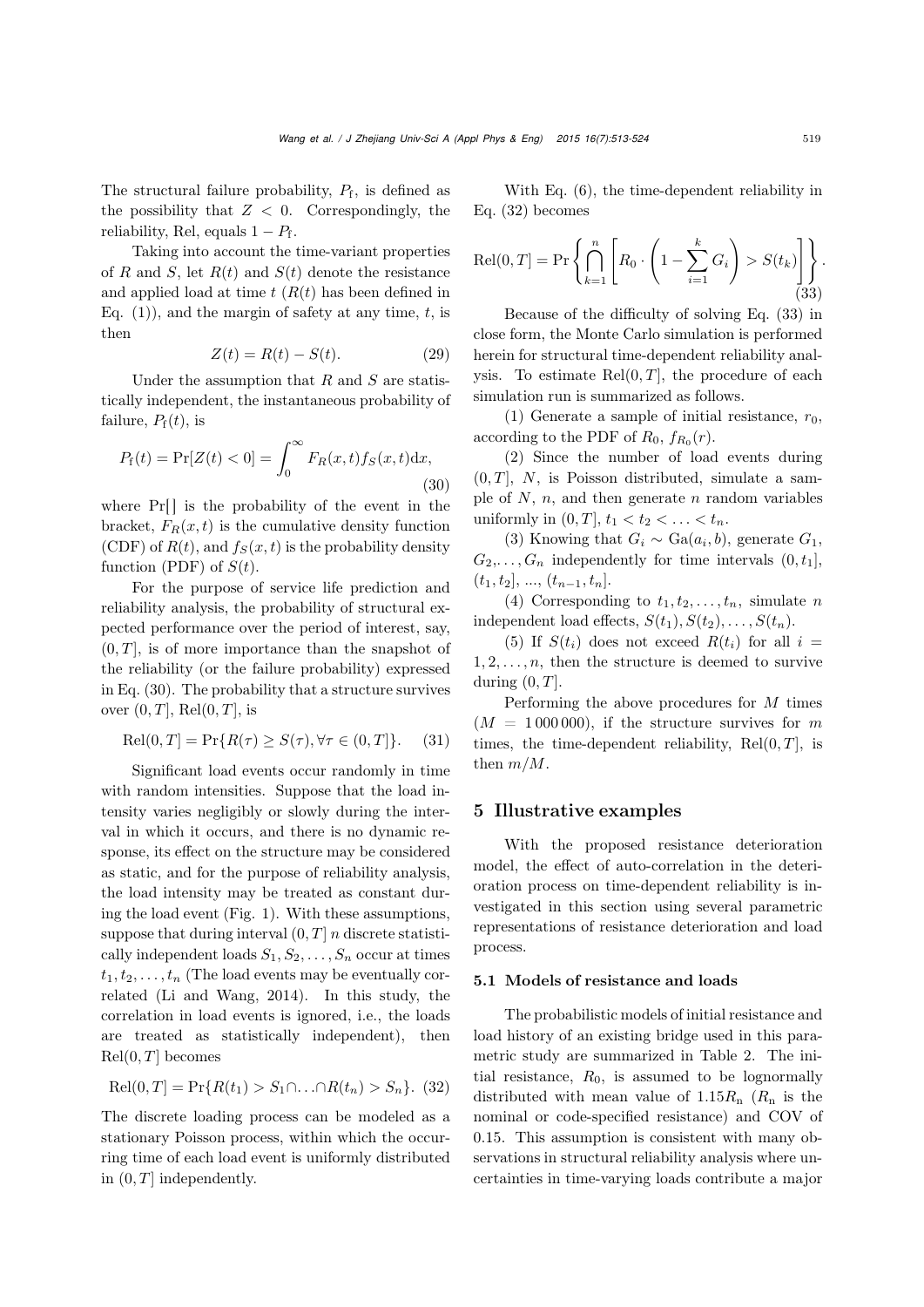| Resistance and load | Mean            | COV  | Distribution   | Occurrence rate |
|---------------------|-----------------|------|----------------|-----------------|
| Initial resistance  | $1.15R_{\rm n}$ | 0.15 | Lognormal      |                 |
| Dead load           | $1.05D_n$       |      |                |                 |
| Live load $1$ (LL1) | $0.5L_n$        | 0.40 | Extreme type I | $1.0$ /year     |
| Live load $2$ (LL2) | $0.6L_n$        | 0.40 | Extreme type I | $1.0$ /year     |

<span id="page-7-0"></span>Table 2 Statistical descriptions for structural resistance and loads

portion of the overall uncertainties [\(Nowak](#page-10-22), [1995;](#page-10-22) [Enright and Frangopol, 1998](#page-10-5); [Faber](#page-10-23) *et al.*, [2000\)](#page-10-23). The dead load is equal to  $1.05D_n$  ( $D_n$  is the nominal value), and its variability is assumed to have a negligible impact on reliability in comparison with the uncertainty in the time-varying live load. The time-dependent reliabilities for the bridge's service periods up to 20 years are considered.

The loading process is assumed to be a stationary Poisson process with occurrence rate  $\lambda$  $= 1.0$ /year (on average 1 load event occurs per year). To illustrate the effect of load magnitude on bridge reliability, two live load models are considered (Table [2\)](#page-7-0). Each live load follows the extreme type I distribution with  $\text{COV} = 0.40$ .

The mean value of initial resistance is evaluated according to the design requirement for concrete structures in flexure [\(AASHTO, 2007\)](#page-9-4):

<span id="page-7-1"></span>
$$
1.0R_n = 1.25D_n + 1.75L_n.
$$
 (34)

For the purpose of simplicity, it is assumed that  $D_n =$  $L_n = 1.0$ , from which  $R_n$  is obtained as 3.0 according to Eq. [\(34\)](#page-7-1).

#### 5.2 Deterioration model

For the existing bridge, suppose the resistance deterioration function at the end of 20 years,  $q(20)$ , is estimated to have a mean value of 0.7 and COV of 0.30. Parameters b and  $\kappa$  in the deterioration function (Eqs. [\(7\)](#page-2-4) and [\(18\)](#page-4-4)) can be determined using Method 1 as follows.

For linear deterioration due to the mechanism of corrosion ( $\alpha = 1$ ), parameters b and  $\kappa$  can be solved from Eqs. [\(21\)](#page-4-7) and [\(22\)](#page-4-8) as  $\hat{b} = 0.147$ ,  $\hat{\kappa} = 0.102$ . For the cases of square root deterioration ( $\alpha = 0.5$ ),  $\hat{b} = 0.147$ ,  $\hat{\kappa} = 0.456$ , and for parabolic deterioration  $(\alpha = 2), \hat{b} = 0.147, \hat{\kappa} = 0.0051.$  Some illustrative realizations of linear deterioration processes are plotted in Fig. [5;](#page-7-2) the coefficients of correlation  $\rho_{i,j}$ between  $q(t_i)$  and  $q(t_i)$  for the linear deterioration are plotted in Fig. [6.](#page-7-3)



Fig. 5 Samples of linear deterioration processes generated by Eq. [\(9\)](#page-3-2)

<span id="page-7-2"></span>

<span id="page-7-3"></span>Fig. 6 Coefficients of correlation associated with the resistance deterioration process for the illustrative example

To investigate the effects of auto-correlation in the deterioration process on the time-dependent reliability of structures, the case of fully correlated deterioration process is considered with the same mean value and variation as the proposed one. Note that for the proposed model, the mean value of the deterioration function decreases with time in proportion to  $t^{\alpha}$  and the variance increases with time in proportion to  $t^{\alpha}$ , as seen from Eqs. [\(8\)](#page-3-1), [\(9\)](#page-3-2), and [\(18\)](#page-4-4). Thus, the mean value and variance of the fully correlated deterioration function should also decrease/increase linearly with  $t^{\alpha}$ . With this, the fabrication and simulation of the fully correlated deterioration process can be found in [Appendix B.](#page-11-1)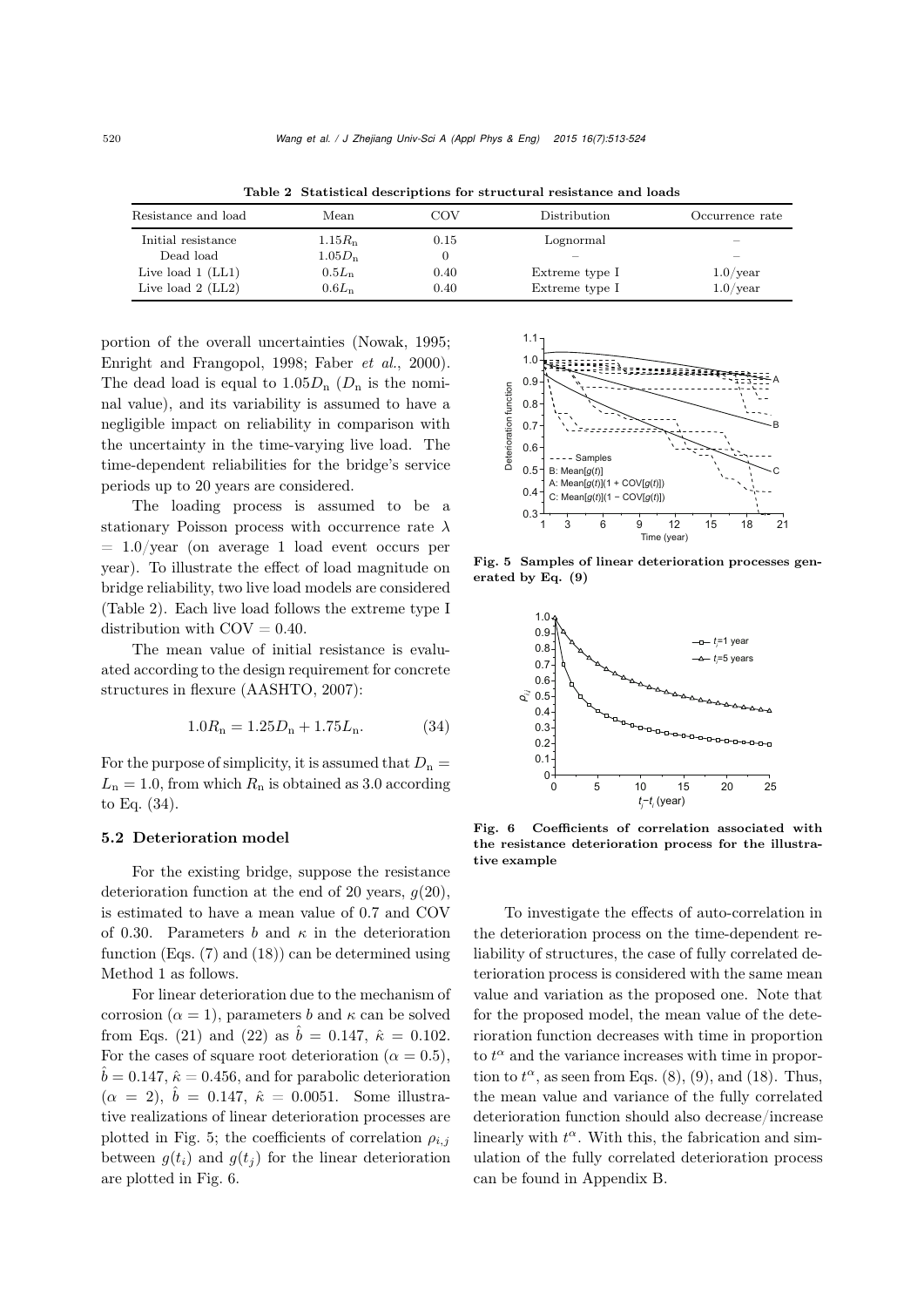#### 5.3 Results

With the realistic resistance deterioration process (the proposed one), the time-dependent reliabilities for periods up to 20 years are obtained using Monte Carlo simulation (Section [4\)](#page-5-5) and are plotted in Fig. [7.](#page-8-0) The ordinate of Fig. [7](#page-8-0) is the probability of failure,  $P_f(0,T]$ , defined as  $1 - \text{Rel}(0,T]$ . For comparison purposes, time-dependent reliabilities with fully correlated deterioration processes are also obtained by simulation [\(Appendix B\)](#page-11-1) and are plotted in Fig. [7.](#page-8-0)



<span id="page-8-0"></span>Fig. 7 Time-dependent reliabilities for periods up to 20 years: (a) square root deterioration; (b) linear deterioration; (c) parabolic deterioration

The effect of auto-correlation in the resistance deterioration on time-dependent reliability is seen through Fig. [7.](#page-8-0) In all cases, the failure probability increases with time, which is characteristic of structural aging;  $P_f(0,T]$  associated with live load 2 is greater than that associated with live load 1 as expected. The probability of failure associated with the fully correlated deterioration process is smaller than that associated with the Gamma deterioration process (the realistic one), indicating that structural reliability may be overestimated when the deterioration process is modeled as fully correlated (e.g., Eq. [\(2\)](#page-1-0)). For example, for the parabolic deterioration process, when live load 1 is considered, the failure probability is 0.0209 for fully correlated resistance, about 0.87 times that associated with the realistic deterioration model. This observation is consistent with that by Li *[et al.](#page-10-2)* [\(2015](#page-10-2)). Further, it is observed from Fig. [7](#page-8-0) that at the early stages of the service life where the failure probability is small, the failure probability for the case of "LL1, realistic model" is greater than that associated with the case of "LL2, fully correlated model", although the intensity of LL2 is greater than LL1, indicating that  $P_f(0,T]$  is more sensitive to the auto-correlation in the resistance deterioration process than the intensity of live loads. However, as the service life becomes longer, the failure probability for the case of "LL2, fully correlated model" becomes close to and even exceeds the failure probability for the case of "LL1, realistic model", implying that  $P_f(0,T]$  becomes gradually more sensitive to the live load intensity.

Moreover, the difference between the failure probabilities associated with the fully correlated deterioration process and those associated with the realistic one becomes smaller as the failure probability increases. This can also been seen through Table [3,](#page-9-5) where the ratios of failure probabilities associated with the realistic deterioration model to those associated with the fully correlated one are presented for the case of linear deterioration. Therefore, it is concluded that when the realistic deterioration model is treated as fully correlated, it may result in a significant overestimate for the time-dependent reliability if the failure probability is small. This observation can be explained conceptually as follows. For simplicity, consider two extreme cases: (1) the resistance  $R(t)$  is fully correlated and (2) the resistance  $R(t)$  is statistically independent for different time instants. Suppose that no resistance deterioration occurs (i.e.,  $R(t) = R$ ) during the considered time period and two loads,  $S_1$  and  $S_2$ , occur. With this, the failure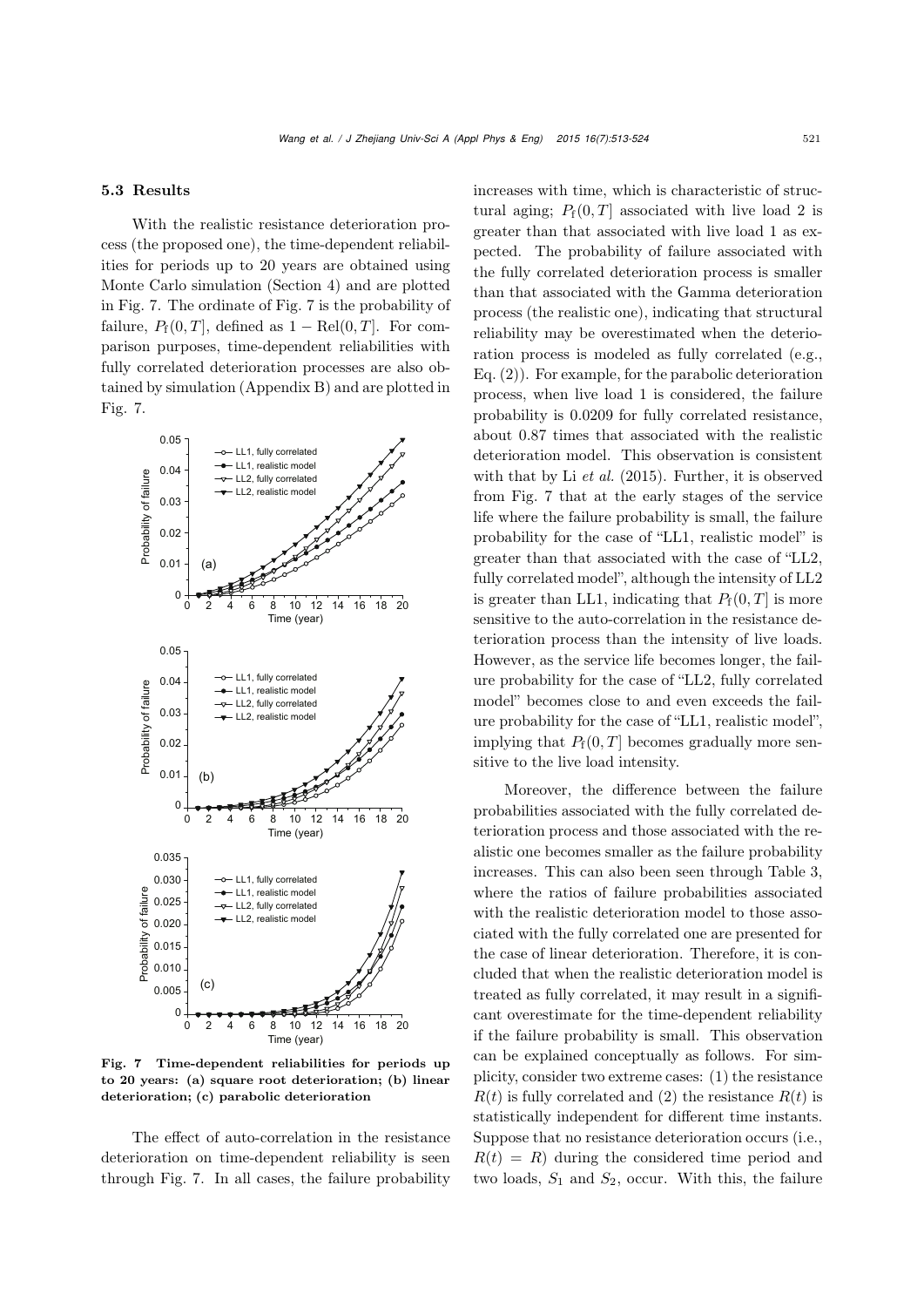probabilities for the two cases are determined respectively as

$$
P_{\mathbf{f},1} = F_R(\max(S_1, S_2)),\tag{35}
$$

$$
P_{\text{f},2} = 1 - (1 - F_R(S_1))(1 - F_R(S_2)),\tag{36}
$$

where  $F_R(r)$  is the CDF of the resistance, R. Now if  $S_1 = S_2 = S$ , then

<span id="page-9-6"></span>
$$
\frac{P_{\text{f},2}}{P_{\text{f},1}} = 2 - F_R(S). \tag{37}
$$

<span id="page-9-5"></span>Table 3 Ratios of failure probabilities associated with the realistic deterioration model to those associated with the fully correlated one (the unit of *T* is year)

| Load | Ratio of failure probabilities |         |        |          |        |  |
|------|--------------------------------|---------|--------|----------|--------|--|
|      | $T=4$                          | $T = 8$ | $T=12$ | $T = 16$ | $T=20$ |  |
| LL1  | 54.250                         | 3.694   | 1.690  | 1.303    | 1.127  |  |
| LL2  | 10.727                         | 3.005   | 1.560  | 1.254    | 1.124  |  |

It is seen from Eq. [\(37\)](#page-9-6) that  $P_{f,2}$  is greater than  $P_{f,1}$  since  $0 < F_R(S) < 1$ , indicating that the fullycorrelated deterioration model results in an underestimate of failure probability. In addition, the ratio of  $P_{f,2}$  to  $P_{f,1}$  decreases as  $F_R(S)$  increases, implying that the effect of auto-correlation in the deterioration process on structural reliability becomes smaller as the failure probability increases.

The comparison among Figs. [7a–7c](#page-8-0) shows that the square root deterioration model generates the greatest failure probability, followed by that associated with the linear model and the parabolic model. This is because for the same  $g(20)$ , the square root model generates the lowest resistance for the considered periods up to 20 years while the parabolic model generates the highest resistance. In addition, the failure probability is sensitive to the choice of deterioration type for the early stage of service life. For example, for LL1, if a service period of 10 years is considered, the failure probabilities,  $P_f(0, 10]$ , are 0.0118, 0.0041, and 0.0008 for square root, linear, and parabolic deterioration types, respectively, using the realistic deterioration model. However, the failure probability becomes less sensitive to the deterioration type as the service life becomes longer. For example,  $P_{f}(0, 20)$  are found as 0.0361, 0.0299, and 0.0241 respectively for the three deterioration types mentioned above.

# 6 Conclusions

A new model for a bridge's resistance deterioration is presented in this paper for evaluating timedependent reliability of aging bridges, which enables non-decreasing properties and auto-correlation in deterioration process to be incorporated. For the practical application of the proposed deterioration model, calibration methods are developed to determine the deterioration parameters for two cases: the deterioration function of an individual bridge and the common deterioration function of similar bridges in similar service conditions. Numerical examples are presented to illustrate the application of the realistic model and the calibration methods. The proposed deterioration model is then used in time-dependent reliability analyses of an illustrative bridge, and the effects of auto-correlation in the resistance deterioration process are investigated. It is found that if the deterioration process is treated as fully correlated, the failure probability will be underestimated, and this underestimate may be significant if the failure probability is small. In addition, the square root deterioration process generates the lowest reliability compared with that associated with the linear model and the parabolic model. Time-dependent reliability is sensitive to the choice of deterioration type at the early stage of service life and becomes less sensitive to the deterioration type as the service period becomes longer.

#### References

- <span id="page-9-4"></span>AASHTO (American Association of State Highway and Transportation Officials), 2007. LRFD Bridge Design Specifications. AASHTO, Washington, USA.
- <span id="page-9-3"></span>AASHTO (American Association of State Highway and Transportation Officials), 2008. The Manual for Bridge Evaluation. AASHTO, Washington, USA.
- <span id="page-9-0"></span>Akiyama, M., Frangopol, D.M., Yoshida, I., 2010. Timedependent reliability analysis of existing RC structures in a marine environment using hazard associated with airborne chlorides. *Engineering Structures*, 32(11): 3768-3779. [\[doi:10.1016/j.engstruct.2010.08.021\]](http://dx.doi.org/10.1016/j.engstruct.2010.08.021)
- <span id="page-9-2"></span>Bhattacharya, B., Li, D., Chajes, M., 2008. Bridge rating using in-service data in the presence of strength deterioration and correlation in load processes. *Structure and Infrastructure Engineering*, 4(3):237-249. [\[doi:10.1080/](http://dx.doi.org/10.1080/15732470600753584) [15732470600753584\]](http://dx.doi.org/10.1080/15732470600753584)
- <span id="page-9-1"></span>Clifton, J.R., Knab, L.I., 1989. Service life of concrete. Technical Report No. NUREG/CR-5466 and NISTIR-89-4086, Nuclear Regulatory Commission, Washington,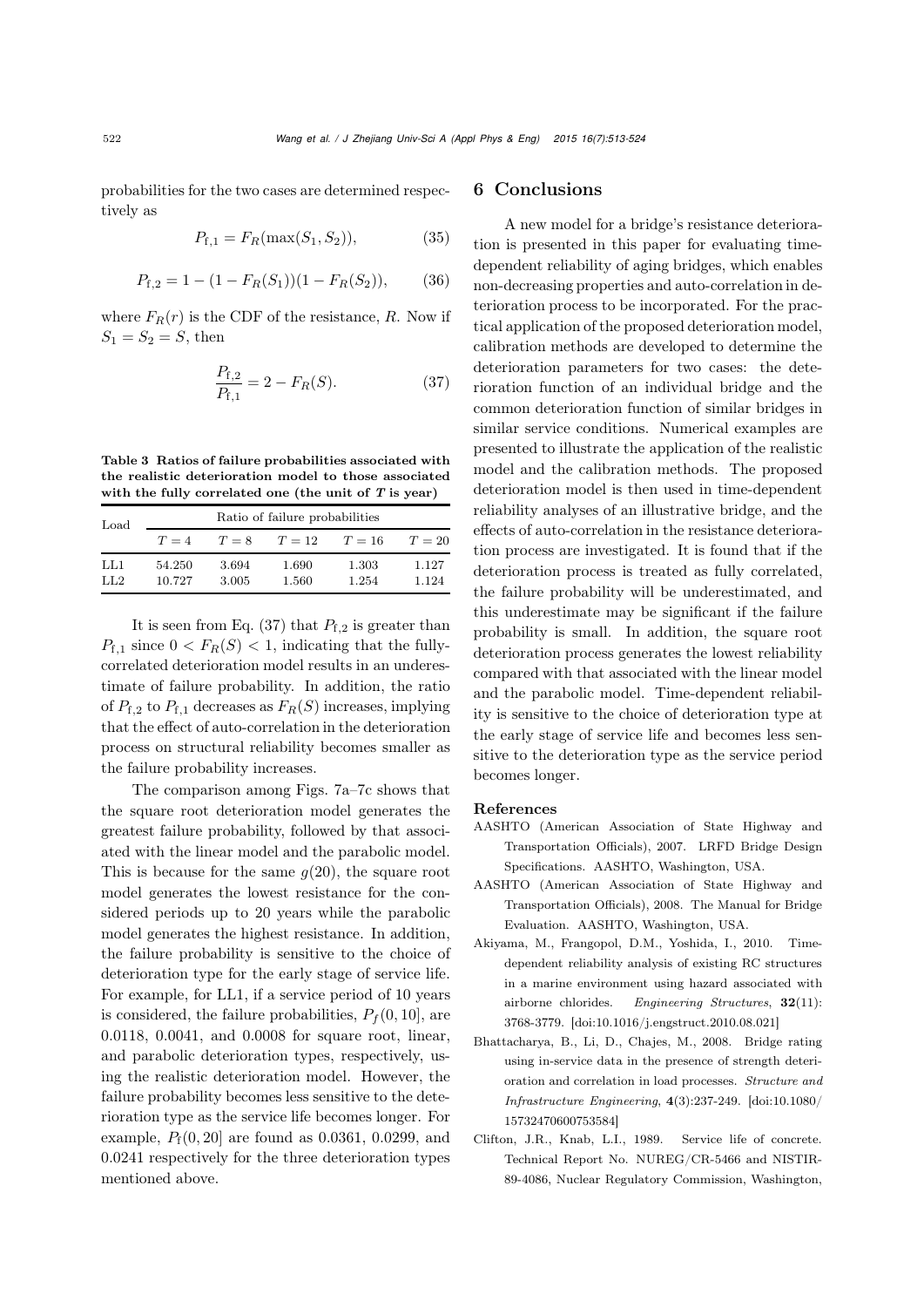USA. Division of Engineering; National Institute of Standards and Technology, Gaithersburg, USA.

- <span id="page-10-13"></span>Dieulle, L., Bérenguer, C., Grall, A., *et al.*, 2003. Sequential condition-based maintenance scheduling for a deteriorating system. *European Journal of Operational Research*, 150(2):451-461. [\[doi:10.1016/S0377-2217\(02\)](http://dx.doi.org/10.1016/S0377-2217(02)00593-3) [00593-3\]](http://dx.doi.org/10.1016/S0377-2217(02)00593-3)
- <span id="page-10-6"></span>Ellingwood, B.R., 2005. Risk-informed condition assessment of civil infrastructure: state of practice and research issues. *Structure and Infrastructure Engineering*, 1(1):7- 18. [\[doi:10.1080/15732470412331289341\]](http://dx.doi.org/10.1080/15732470412331289341)
- <span id="page-10-4"></span>Ellingwood, B.R., Mori, Y., 1997. Reliability-based service life assessment of concrete structures in nuclear power plants: optimum inspection and repair. *Nuclear Engineering and Design*, 175(3):247-258. [\[doi:10.1016/](http://dx.doi.org/10.1016/S0029-5493(97)00042-3) [S0029-5493\(97\)00042-3\]](http://dx.doi.org/10.1016/S0029-5493(97)00042-3)
- <span id="page-10-5"></span>Enright, M.P., Frangopol, D.M., 1998. Service-life prediction of deteriorating concrete bridges. *Journal of Structural Engineering*, 124(3):309-317. [\[doi:10.1061/](http://dx.doi.org/10.1061/(ASCE)0733-9445(1998)124:3(309)) [\(ASCE\)0733-9445\(1998\)124:3\(309\)\]](http://dx.doi.org/10.1061/(ASCE)0733-9445(1998)124:3(309))
- <span id="page-10-23"></span>Faber, M.H., Val, D.V., Stewart, M.G., 2000. Proof load testing for bridge assessment and upgrading. *Engineering Structures*, 22(12):1677-1689. [\[doi:10.1016/S0141-](http://dx.doi.org/10.1016/S0141-0296(99)00111-X) [0296\(99\)00111-X\]](http://dx.doi.org/10.1016/S0141-0296(99)00111-X)
- <span id="page-10-21"></span>Li, Q.W., Wang, C., 2014. Effect of correlation of stochastic loadings on the time-dependent reliability of structures. *Journal of Tsinghua University (Science and Technology)*, 54(10):1316-1320 (in Chinese).
- <span id="page-10-2"></span>Li, Q.W., Wang, C., Ellingwood, B.R., 2015. Timedependent reliability of aging structures in the presence of non-stationary loads and degradation. *Structural Safety*, 52:132-141. [\[doi:10.1016/j.strusafe.2014.10.003\]](http://dx.doi.org/10.1016/j.strusafe.2014.10.003)
- <span id="page-10-10"></span>Melchers, R.E., 2008. Development of new applied models for steel corrosion in marine applications including shipping. *Ships and Offshore Structures*, 3(2):135-144. [\[doi:10.1080/17445300701799851\]](http://dx.doi.org/10.1080/17445300701799851)
- <span id="page-10-8"></span>Mohd, M.H., Kim, D.K., Kim, D.W., *et al.*, 2014. A time-variant corrosion wastage model for subsea gas pipelines. *Ships and Offshore Structures*, 9(2):161-176. [\[doi:10.1080/17445302.2013.770724\]](http://dx.doi.org/10.1080/17445302.2013.770724)
- <span id="page-10-0"></span>Mori, Y., Ellingwood, B.R., 1993. Reliability-based service-life assessment of aging concrete structures. *Journal of Structural Engineering*, 119(5):1600-1621. [\[doi:10.1061/\(ASCE\)0733-9445\(1993\)119:5\(1600\)\]](http://dx.doi.org/10.1061/(ASCE)0733-9445(1993)119:5(1600))
- <span id="page-10-17"></span>MOT (Ministry of Transport of the People's Republic of China), 2004. General Code for Design of Highway Bridges and Culverts, JTG D60-2004. China Communications Press, Beijing, China (in Chinese).
- <span id="page-10-16"></span>MOT (Ministry of Transport of the People's Republic of China), 2011. Specification for Inspection and Eval-

uation of Load-bearing Capacity of Highway Bridges, JTG/T J21-2011. MOT, China (in Chinese).

- <span id="page-10-22"></span>Nowak, A.S., 1995. Calibration of LRFD bridge code. *Journal of Structural Engineering*, 121(8):1245-1251. [\[doi:10.1061/\(ASCE\)0733-9445\(1995\)121:8\(1245\)\]](http://dx.doi.org/10.1061/(ASCE)0733-9445(1995)121:8(1245))
- <span id="page-10-1"></span>OBrien, E.J., Bordallo-Ruiz, A., Enright, B., 2014. Lifetime maximum load effects on short-span bridges subject to growing traffic volumes. *Structural Safety*, 50:113-122. [\[doi:10.1016/j.strusafe.2014.05.005\]](http://dx.doi.org/10.1016/j.strusafe.2014.05.005)
- <span id="page-10-19"></span>Rousson, V., Goşoniu, N.F., 2007. An *R*-square coefficient based on final prediction error. *Statistical Methodology*, 4(3):331-340. [\[doi:10.1016/j.stamet.2006.11.004\]](http://dx.doi.org/10.1016/j.stamet.2006.11.004)
- <span id="page-10-11"></span>Saad-Eldeen, S., Garbatov, Y., Soares, C.G., 2013. Experimental assessment of corroded steel box-girders subjected to uniform bending. *Ships and Offshore Structures*, 8(6):653-662. [\[doi:10.1080/17445302.2012.](http://dx.doi.org/10.1080/17445302.2012.718171) [718171\]](http://dx.doi.org/10.1080/17445302.2012.718171)
- <span id="page-10-14"></span>Saassouh, B., Dieulle, L., Grall, A., 2007. Online maintenance policy for a deteriorating system with random change of mode. *Reliability Engineering & System Safety*, 92(12):1677-1685. [\[doi:10.1016/j.ress.2006.10.](http://dx.doi.org/10.1016/j.ress.2006.10.017) [017\]](http://dx.doi.org/10.1016/j.ress.2006.10.017)
- <span id="page-10-9"></span>Sharifi, Y., Paik, J.K., 2014. Maintenance and repair scheme for corroded stiffened steel box girder bridges based on ultimate strenghten reliability and risk assessments. *Engineering Structures and Technologies*, 6(3):95-105. [\[doi:10.3846/2029882X.2014.972991\]](http://dx.doi.org/10.3846/2029882X.2014.972991)
- <span id="page-10-18"></span>Spiegel, M.R., Schiller, J.J., Srinivasan, R.A., 2009. Probability and Statistics. McGraw-Hill, New York, USA.
- <span id="page-10-3"></span>Stewart, M.G., Val, D.V., 1999. Role of load history in reliability-based decision analysis of aging bridges. *Journal of Structural Engineering*, 125(7):776-783. [\[doi:10.1061/\(ASCE\)0733-9445\(1999\)125:7\(776\)\]](http://dx.doi.org/10.1061/(ASCE)0733-9445(1999)125:7(776))
- <span id="page-10-7"></span>Sun, J., Hong, H.P., 2002. Effect of reinforcement corrosion on reliability of bridge girders. *Civil Engineering and Environmental Systems*, 19(1):67-85. [\[doi:10.1080/](http://dx.doi.org/10.1080/10286600212160) [10286600212160\]](http://dx.doi.org/10.1080/10286600212160)
- <span id="page-10-12"></span>Tarighat, A., Jalalifar, F., 2014. Assessing the performance of corroding RC bridge decks: a critical review on corrosion propagation models. *Civil Engineering Infrastructures Journal*, 47(2):173-186.
- <span id="page-10-20"></span>Tellinghuisen, J., Bolster, C.H., 2011. Using  $R^2$  to compare least-square fit models: when it must fail. *Chemometrics and Intelligent Laboratory Systems*, 105(2):220- 222. [\[doi:10.1016/j.chemolab.2011.01.004\]](http://dx.doi.org/10.1016/j.chemolab.2011.01.004)
- <span id="page-10-15"></span>van Noortwijk, J.M., van der Weide, J.A.M., Kallen, M.J., *et al.*, 2007. Gamma processes and peaks-over-threshold distributions for time-dependent reliability. *Reliability Engineering & System Safety*, 92(12):1651-1658. [\[doi:10.1016/j.ress.2006.11.003\]](http://dx.doi.org/10.1016/j.ress.2006.11.003)